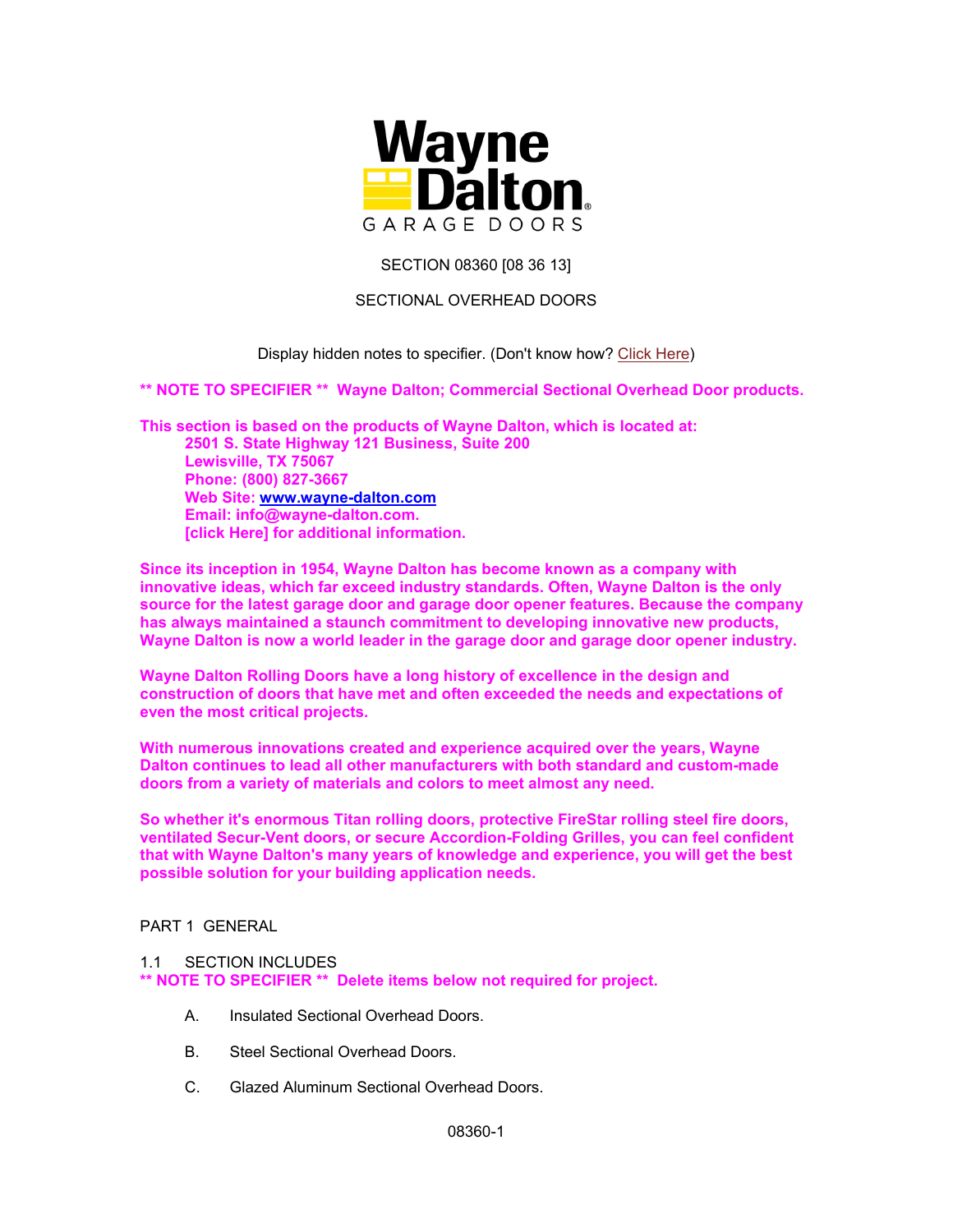- D. Electric Operators and Controls.
- E. Operating Hardware, tracks, and support.

### 1.2 RELATED SECTIONS

**\*\* NOTE TO SPECIFIER \*\* Delete any sections below not relevant to this project; add others as required.** 

- A. Section 03300 Cast-In-Place Concrete: Prepared opening in concrete. Execution requirements for placement of anchors in concrete wall construction.
- B. Section 04810 Unit Masonry Assemblies: Prepared opening in masonry. Execution requirements for placement of anchors in masonry wall construction.
- C. Section 05500 Metal Fabrications: Steel frame and supports.
- D. Section 06114 Wood Blocking and Curbing: Rough wood framing and blocking for door opening.
- E. Section 07900 Joint Sealers: Perimeter sealant and backup materials.
- F. Section 08710 Door Hardware: Cylinder locks.
- G. Section 09900 Paints and Coatings: Field painting.
- H. Section 11150 Parking Control Equipment: Remote door control.
- I. Section 16130 Raceway and Boxes: Empty conduit from control station to door operator.
- J. Section 16150 Wiring Connections: Electrical service to door operator.

### 1.3 REFERENCES

**\*\* NOTE TO SPECIFIER \*\* Delete references from the list below that are not actually required by the text of the edited section.** 

- A. ANSI/DASMA 102 American National Standard Specifications for Sectional Overhead Type Doors.
- B. ASTM A 123 Zinc hot-dipped galvanized coatings on iron and steel products.
- C. ASTM A 216 Specifications for sectional overhead type doors.
- D. ASTM A 229 Steel wire, oil-tempered for mechanical springs.
- E. ASTM A 653 Steel sheet, zinc-coated galvanized by the hot-dipped process, commercial quality.
- F. ASTM D 1929 Ignition temperature test to determine flash and ignition temperature of foamed plastics.
- G. ASTM E 84 Tunnel test for flame spread and smoke developed index.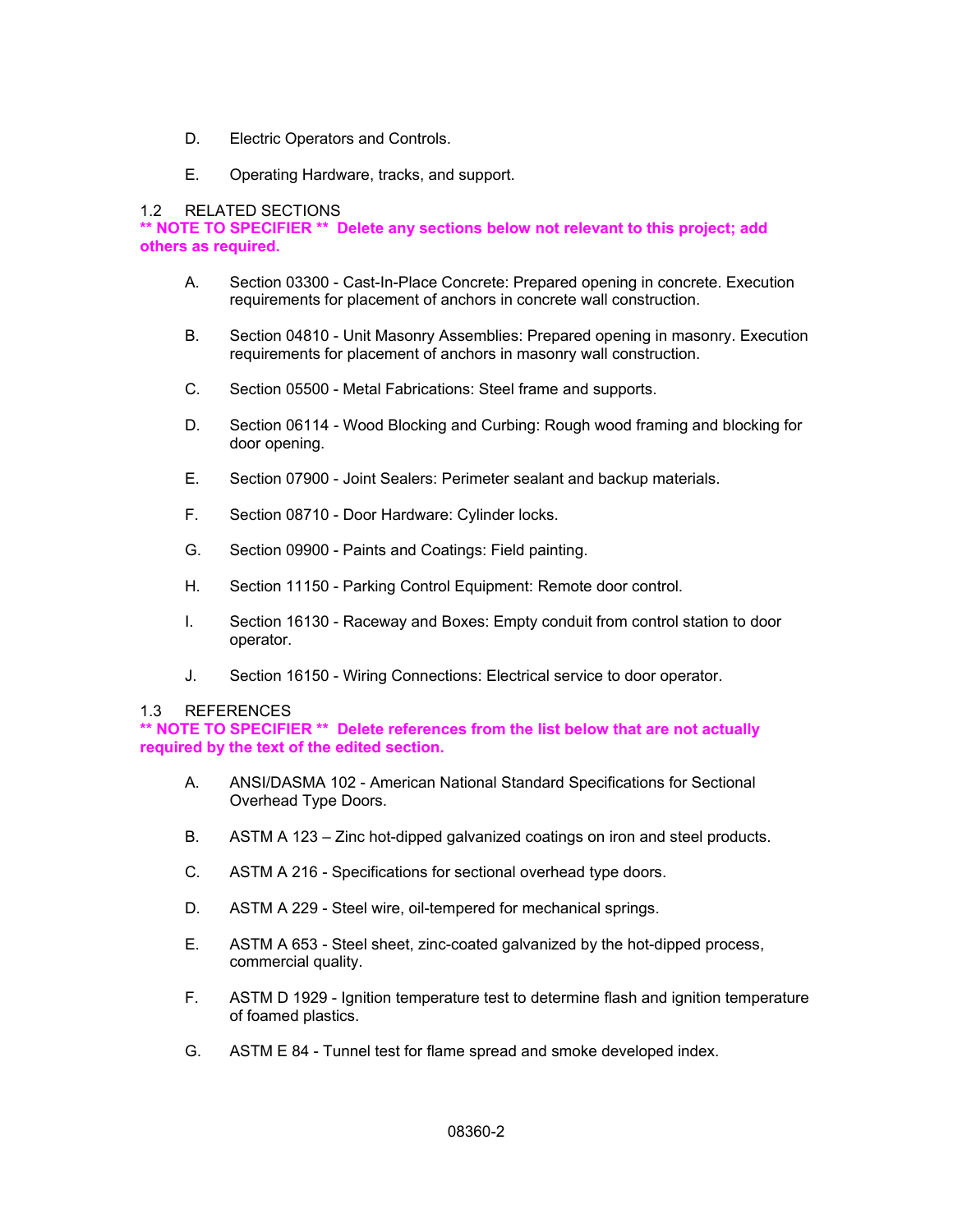- H. ASTM E 330 Structural performance of exterior windows, curtain walls, and doors by uniform static air pressure difference.
- I. ASTM E 413 Classification for Rating Sound Insulation
- J. ASTM E 1332 Standard Classification for Rating Outdoor-Indoor Sound Attenuation.
- K. ASTM E 283 Standard Test Method for Determining Rate of Air Leakage Through Exterior Windows, Curtain Walls, and Doors Under Specified Pressure Differences Across the Specimen

# 1.4 DESIGN / PERFORMANCE REQUIREMENTS

**\*\* NOTE TO SPECIFIER \*\* Use the applicable building code to determine the actual loading required and edit the following paragraph accordingly. Coordinate with the manufacturer for the selection of doors to meet the required criteria.** 

- A. Wind Loads: Design and size components to withstand loads caused by pressure and suction of wind acting normal to plane of wall as calculated in accordance with applicable code.
	- 1. Design pressure of \_\_\_\_\_\_\_ lb/sq ft (\_\_\_\_\_\_\_\_\_kPa).

**\*\* NOTE TO SPECIFIER \*\* Edit the following paragraph for power operators as required. Delete if not required.** 

- B. Wiring Connections: Requirements for electrical characteristics.
	- 1. 115 volts, single phase, 60 Hz.
	- 2. 230 volts, single phase, 60 Hz.
	- 3. 230 volts, three phase, 60 Hz.
	- 4. 460 volts, three phase, 60 Hz.
- C. Single-Source Responsibility: Provide doors, tracks, motors, and accessories from one manufacturer for each type of door. Provide secondary components from source acceptable to manufacturer of primary components.
- 1.5 SUBMITTALS
	- A. Submit under provisions of Section 01300.
	- B. Product Data: Manufacturer's data sheets on each product to be used, including: 1. Preparation instructions and recommendations.
		- 2. Storage and handling requirements and recommendations.
		- 3. Installation methods.
	- C. Shop Drawings: Indicate plans and elevations including opening dimensions and required tolerances, connection details, anchorage spacing, hardware locations, and installation details.
	- D. Manufacturer's Certificates: Certify products meet or exceed specified requirements.
	- E. Operation and Maintenance Data.

### 1.6 QUALITY ASSURANCE

A. Manufacturer Qualifications: Company specializing in manufacturing products specified in this section with minimum five years documented experience.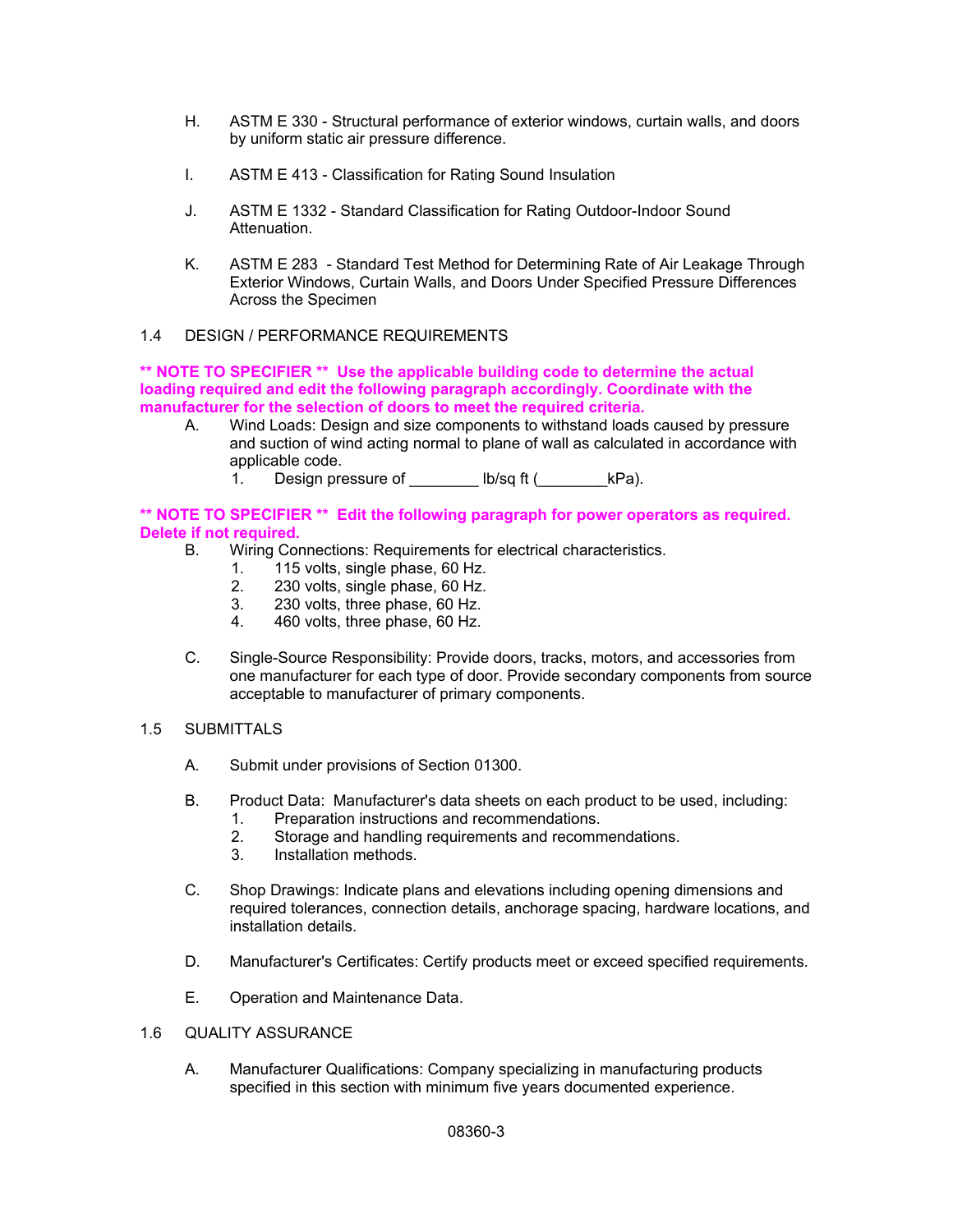- B. Installer Qualifications: Authorized representative of the manufacturer with minimum five years documented experience.
- C. Products Requiring Electrical Connection: Listed and classified by Underwriters Laboratories, Inc. acceptable to authority having jurisdiction as suitable for purpose specified.
- 1.7 DELIVERY, STORAGE, AND HANDLING
	- A. Store products in manufacturer's unopened labeled packaging until ready for installation.
	- B. Protect materials from exposure to moisture until ready for installation.
	- C. Store materials in a dry, ventilated weathertight location.
- 1.8 PROJECT CONDITIONS
	- A. Pre-Installation Conference: Convene a pre-installation conference just prior to commencement of field operations, to establish procedures to maintain optimum working conditions and to coordinate this work with related and adjacent work.
- 1.9 WARRANTY

**\*\* NOTE TO SPECIFIER \*\* Warranty paragraph for Series 2411, 2415, 220, 216, C2400, C-24, C-20, 451, 452 and K-AL commercial sectional doors is 1 Year and covered under General Conditions of Contract.** 

**\*\* NOTE TO SPECIFIER \*\* Include the following warranty paragraph for Thermospan® Series 200-20, 200, 150, and ThermoMark® Series 530, 5155, 5200 and, 5255 sectional doors. Delete if not applicable.** 

A. Warranty: Manufacturer's limited door and operators System warranty for 10 years against cracking, splitting or deterioration of steel skin due to rust.

**\*\* NOTE TO SPECIFIER \*\* Include the following warranty paragraph for Thermospan® Series 125 sectional doors. Delete if not applicable.** 

B. Warranty: Manufacturer's limited door and operators System warranty for 8 years against cracking, splitting or deterioration due to rust-through.

# PART 2 PRODUCTS

- 2.1 MANUFACTURERS
	- A. Acceptable Manufacturer: Wayne Dalton; 2501 S. State Highway 121 Business, Suite 200, Lewisville, TX 75067. ASD. Phone: (800) 827-3667; Web Site: www.wayne-dalton.com. Email: info@wayne-dalton.com.

**\*\* NOTE TO SPECIFIER \*\* Delete one of the following two paragraphs; coordinate with requirements of Division 1 section on product options and substitutions.** 

B. Substitutions: Not permitted.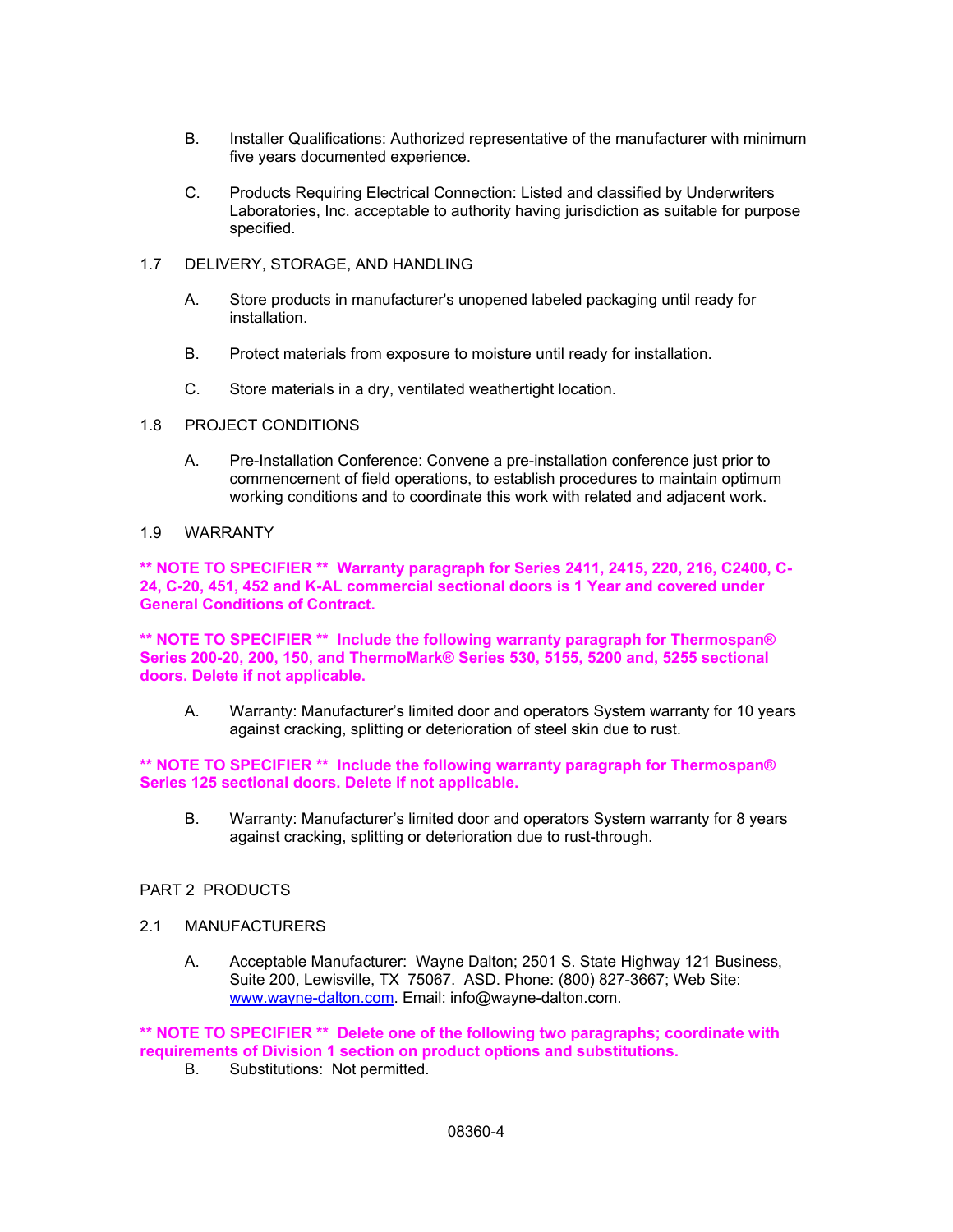C. Requests for substitutions will be considered in accordance with provisions of Section 01600.

## **\*\* NOTE TO SPECIFIER \*\* Edit the following paragraphs as required and applicable to project requirements. Delete the paragraphs that are not applicable.**

# 2.2 INSULATED SECTIONAL OVERHEAD DOORS

**\*\* NOTE TO SPECIFIER \*\* Wayne Dalton Thermospan® 150 insulated sectional overhead steel doors are available up to a maximum width of 26 feet 2 inches and a maximum height of 20 feet 1 inch. Edit as required to suit project requirements.** 

- A. Insulated Steel Sectional Overhead Doors: Wayne Dalton Thermospan 150 insulated sectional overhead steel doors. Units shall have the following characteristics:
	- 1. Door Sections: Shall be of steel/polyurethane/steel sandwich type construction with thermal break.
		- a. Panel Thickness: 1-3/8 inches (34.92 mm).
		- b. Exterior Surface: Stucco texture and 1/4 inch wide pinstriping.
		- c. Exterior Steel: .009 inch (0.228 mm), hot-dipped galvanized.
		- d. Sections roll formed with two 1-3/4 inch integral struts sealed with polypropylene rib caps per section.
		- e. Thermal Values: R-value of 14.16; U-value of 0.071.
		- f. Air Infiltration: 0.23 cfm at 15 mph.
		- g. Sound transmission class 22 when tested in accordance with ASTM E 413.
		- h. Outdoor-indoor transmission class 19 when tested in accordance with ASTM E 1332.
		- i. Insulation: CFC-free and HCFC-free polyurethane, fully encapsulated.
			- 1) Insulated sections tested in accordance with ASTM E 84 and achieve a Flame spread Index of 10 or less, and a Smoke Developed Index of 210 or less.
			- 2) Insulation material tested in accordance with ASTM D 1929 and achieve a minimum Flash Ignition temperature of 734 degrees F, and a minimum Self Ignition temperature of 950 degrees F.
			- 3) Insulated sections shall meet all requirements of the UBC 17-5 corner burn.
		- j. Ends: Hot-dipped galvanized steel, full height with end caps.

**\*\* NOTE TO SPECIFIER \*\* Select one of the following paragraphs and delete the ones not required. Delete entirely if gauge is to be determined by PERFORMANCE REQUIREMENTS.** 

- 1) 18 gauge.
	- 2) 16 gauge.
- k. Spring Counterbalance: Sized to weight of the door, with a helically wound, oil tempered torsion spring mounted on a steel shaft; cable drum of die cast aluminum with high strength galvanized aircraft cable. Sized with a minimum 5 to 1 safety factor.

**\*\* NOTE TO SPECIFIER \*\* Select one of the following paragraphs and delete the ones not required. 10,000 cycles are standard.** 

- 1) Standard cycle spring: 10,000 cycles<br>2) High cycle spring: 25,000 cycles.
- High cycle spring: 25,000 cycles.
- 3) High cycle spring: 50,000 cycles.
- 4) High cycle spring: 75,000 cycles.
- 5) High cycle spring: 100,000 cycles.
- l. Pass-Door:
	- 1) Provide with optional pass door.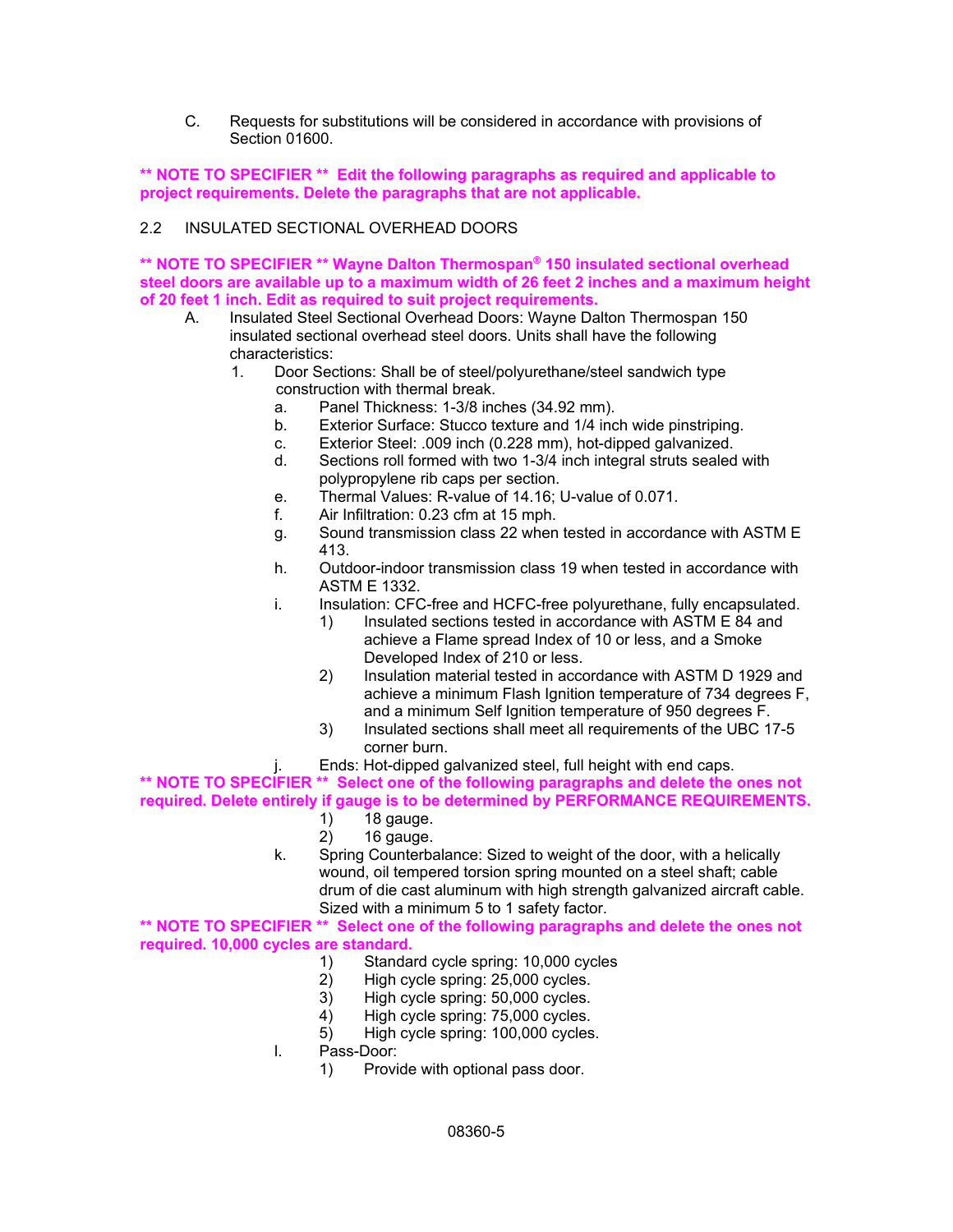**\*\* NOTE TO SPECIFIER \*\* Select full view glazing or partial glazing from the following paragraphs and edit to select glazing required. Delete the one not required or delete entirely if glazing is not required. Full view glazing with two or more sections glazed with single thickness or double thickness insulated glass requires engineering review by the manufacturer. Contact the manufacturer if additional requirements are required.** 

- m. Full View Aluminum Glazing Sections:
	- 1) 1/8 inch (3 mm) Double Strength glass.
	- 2) 1/8 inch (3 mm) Acrylic (Plexiglass) glazing.
	- 3) 1/8 inch (3 mm) Tempered glass.
	- 4) 1/8 inch (3 mm) Polycarbonate (Lexan) glazing.
	- 5) 1/4 inch (6 mm) Tempered glass.
	- 6) 1/4 inch (6 mm) Acrylic (Plexiglass) glazing.<br>7) 1/4 inch (6 mm) Polycarbonate (Lexan) glaz
	- 1/4 inch (6 mm) Polycarbonate (Lexan) glazing.
	- 8) 1/2 inch (12.5 mm) Double Insulating glass.
	- 9) 1/2 inch (12.5 mm) Tempered Double Insulating glass.
	- 10) 1/4 inch (6 mm) Plate glass.
	- 11) 1/4 inch (6 mm) Polished wire glass.
	- 12) 1/4 inch (6 mm) Twin-Wall Polycarbonate (clear, bronze, white).
	- 13) 3/8 inch (9.5 mm) Twin-Wall Polycarbonate (clear, bronze, white).
	- 14) 5/8 inch (15.87 mm) Triple-Wall Polycarbonate (clear, bronze, white).
- n. Partial Glazing of Steel Panels set in 2-piece high-impact black polymer frame:
	- 1) 1/2 inch (12.5 mm) Thermolite Insulated DSB Glass<br>2) 1/2 inch (12.5 mm) Thermolite Insulated Tempered
	- 2) 1/2 inch (12.5 mm) Thermolite Insulated Tempered Glass
	- 3) 1/4 inch (6 mm) Acrylic (Plexiglass) glazing.
	- 4) 1/4 inch (6 mm) Polycarbonate (Lexan) glazing.
	- 5) 1/4 inch (6 mm) Polished wire glass.
- 2. Finish and Color:

**\*\* NOTE TO SPECIFIER \*\* Select one of the following finish paragraphs and delete the one not required.** 

- a. Two coat baked-on polyester:
	- 1) Interior color, white.

**\*\* NOTE TO SPECIFIER \*\* Select one of the following exterior color paragraphs and delete the ones not required.** 

- 1) Exterior color, white.<br>2) Exterior color, brown
- Exterior color, brown.
- 3) Exterior color, tan.
- 4) Exterior color, gray.

**\*\* NOTE TO SPECIFIER \*\* The following paragraph is optional. Contact the manufacturer for additional information regarding the options available. Include the Design/Performance Requirements in Part 1 of this specification.** 

- 3. Windload Design: Provide to meet the Design/Performance requirements specified.
- 4. Hardware: Galvanized steel hinges and fixtures. Ball bearing rollers with hardened steel races.
- 5. Lock:

**\*\* NOTE TO SPECIFIER \*\* Select one of the following paragraphs and delete the ones not required. Interior mounted slide lock is standard.** 

- a. Interior mounted slide lock.
- b. Interior mounted slide lock with interlock switch for automatic operator.
- c. Keyed lock.
- d. Keyed lock with interlock switch for automatic operator.
- 6. Weatherstripping: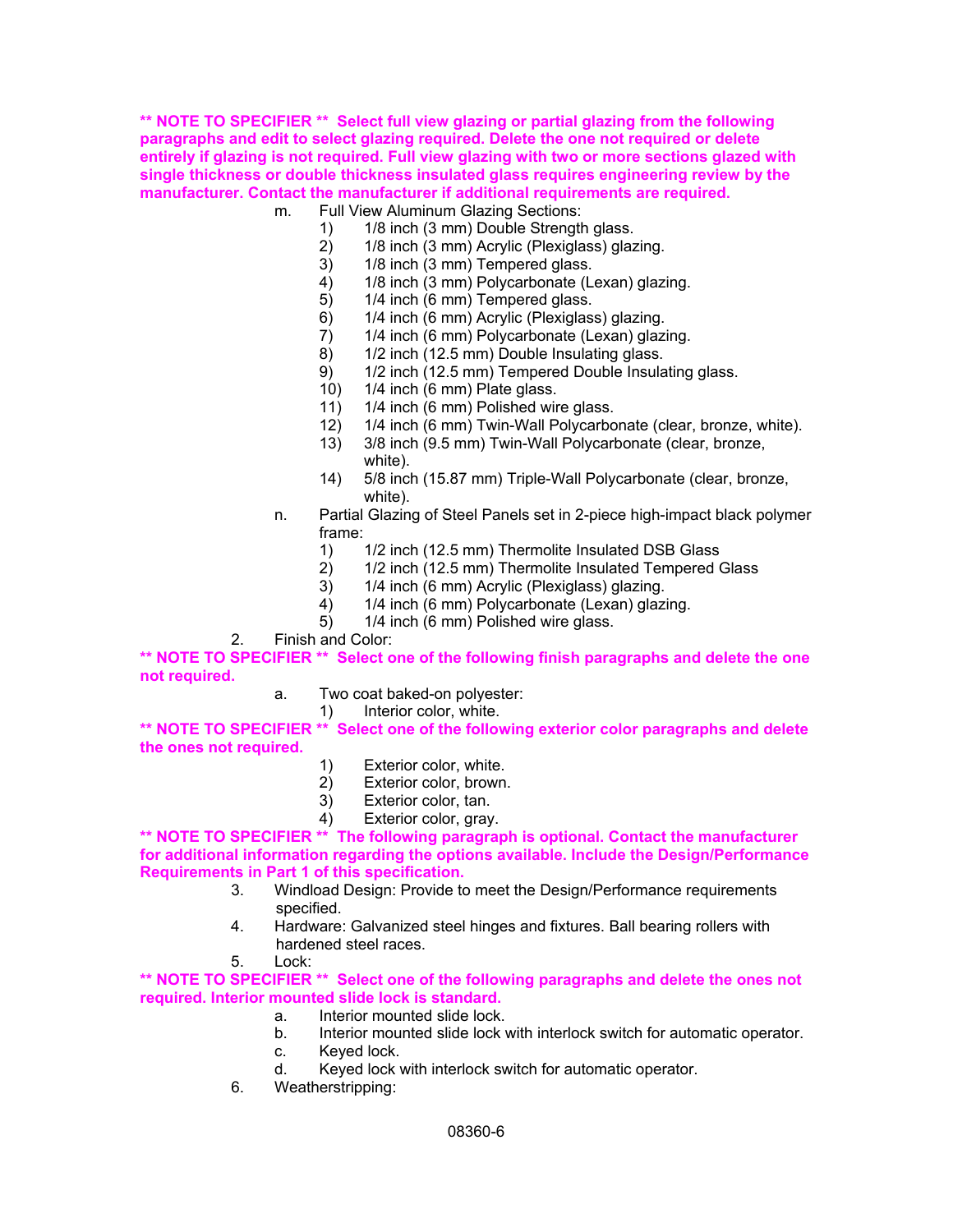- a. Flexible bulb-type strip at bottom section.
- b. Flexible Jamb seals.
- c. Flexible Header seal.
- 7. Track: Provide track as recommended by manufacturer to suit loading required and clearances available.

**\*\* NOTE TO SPECIFIER \*\* Edit the following track size and type paragraphs as required and delete the ones not required.** 

- a. Size:
	- 1) 2 inch (51 mm).
	- 2) 3 inch (76 mm).
	- b. Type:
		- 1) Standard lift.<br>2) Vertical lift.
		- Vertical lift.
		- 3) High lift.
		- 4) Low headroom.
		- 5) Follow roof slope.

**\*\* NOTE TO SPECIFIER \*\* Select one of the following paragraphs as required and delete the one not required. Horizontal track applies to standard lift, high lift, low headroom and follow-the-roof designs only.** 

- c. Horizontal track shall be reinforced with continuous angle of adequate length and gauge to minimize deflection.
- d. Vertical track shall be graduated to provide wedge type weathertight closing with continuous angle mounting for steel or wood jambs, and shall be fully adjustable to seal door at jambs.

**\*\* NOTE TO SPECIFIER \*\* Select one of the following Operation paragraphs and delete the ones not required. Manufacturer does not recommend chain hoists or jack shaft operators on the following track applications: Standard Lift with roof pitch less than 2:12 (exception: some 32 inch radius applications); High Lift between 12 inch to 23 inch with roof pitch less than 1:12; High Lift less than 24 inch with roof pitch less than 1:12; and Low headroom installations. Special chain hoist assemblies using a trolley rail are available for track systems. Consult manufacturer for additional information.** 

- 8. Manual Operation: Push-up.
- 9. Manual Operation: Chain hoist.
- 10. Electric Motor Operation: Provide UL listed electric operator, equal to Genie Commercial Operators, size and type as recommended by manufacturer to move door in either direction at not less than 2/3 foot nor more than 1 foot per second.

**\*\* NOTE TO SPECIFIER \*\* Select one of the following Duty Type and Model paragraphs and delete those not required.** 

- a. Medium Duty
	- 1) Model MH hoist
	- 2) Model MT trolley
	- 3) Model MJ jackshaft
- b. Standard Duty
	- 1) Model H hoist
	- 2) Model T trolley
	- 3) Model J jackshaft
- c. Heavy Duty
	- 1) Model GH hoist
	- 2) Model GT trolley
- d. Entrapment Protection: Required for momentary contact, includes radio control operation.

**\*\* NOTE TO SPECIFIER \*\* Select one of the following protection paragraphs and delete those not required.**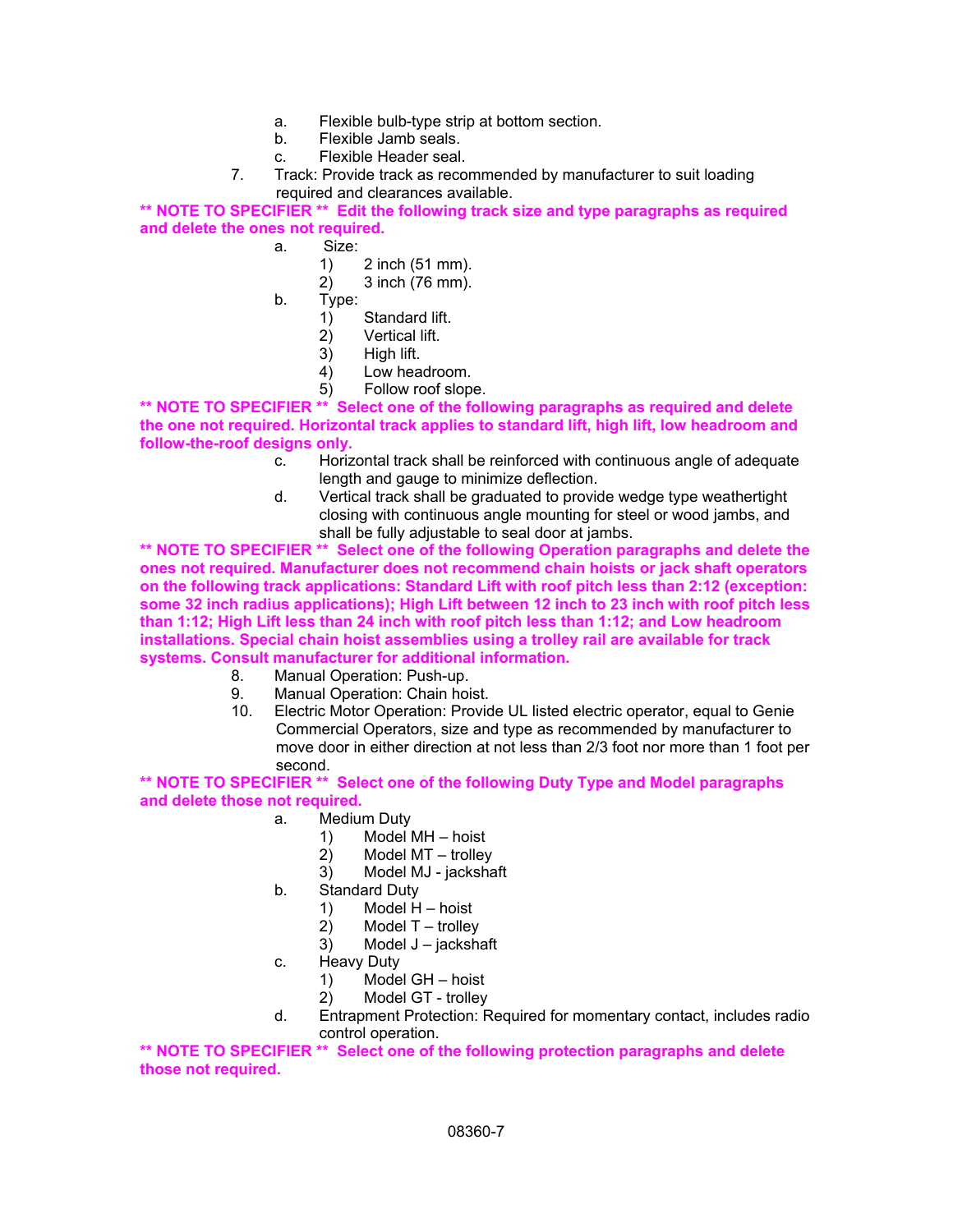- 1) Pneumatic sensing edge up to 18 feet (5.5 m) wide. Constant contact only complying with UL 325/2010.
- 2) Electric sensing edge monitored to meet UL 325/2010 equal to Miller Edge.
- 3) Photoelectric sensors monitored to meet UL 325/2010.
- e. Operator Controls:

**\*\* NOTE TO SPECIFIER \*\* Select one of the following control paragraphs and delete those not required.** 

- 1) Push-button operated control stations with open, close, and stop buttons.
- 2) Key operated control stations with open, close, and stop buttons.
- 3) Push-button and key operated control stations with open, close, and stop buttons.

**\*\* NOTE TO SPECIFIER \*\* Select one of the following mounting paragraphs and delete the one not required.** 

- 4) Flush mounting.
- 5) Surface mounting.

**\*\* NOTE TO SPECIFIER \*\* Select one of the following mounting location paragraphs and delete those not required.** 

- 6) Interior location.
- 7) Exterior location.
- 8) Both interior and exterior location.

### **\*\* NOTE TO SPECIFIER \*\* Select special operation features from the following paragraphs and delete those not required. Delete entirely if not required.**

- f. Special Operation:
	- 1) Pull switch.
	- 2) Vehicle detector operation.
	- 3) Radio control operation.
	- 4) Card reader control.
	- 5) Photocell operation.
	- 6) Door timer operation.
	- 7) Commercial light package.
	- 8) Explosion and dust ignition proof control wiring.

### PART 3 EXECUTION

- 3.1 EXAMINATION
	- A. Do not begin installation until openings have been properly prepared.
	- B. Verify wall openings are ready to receive work and opening dimensions and tolerances are within specified limits.
	- C. Verify electric power is available and of correct characteristics.
	- D. If preparation is the responsibility of another installer, notify Architect of unsatisfactory preparation before proceeding.

### 3.2 PREPARATION

- A. Clean surfaces thoroughly prior to installation.
- B. Prepare surfaces using the methods recommended by the manufacturer for achieving the best result for the substrate under the project conditions.